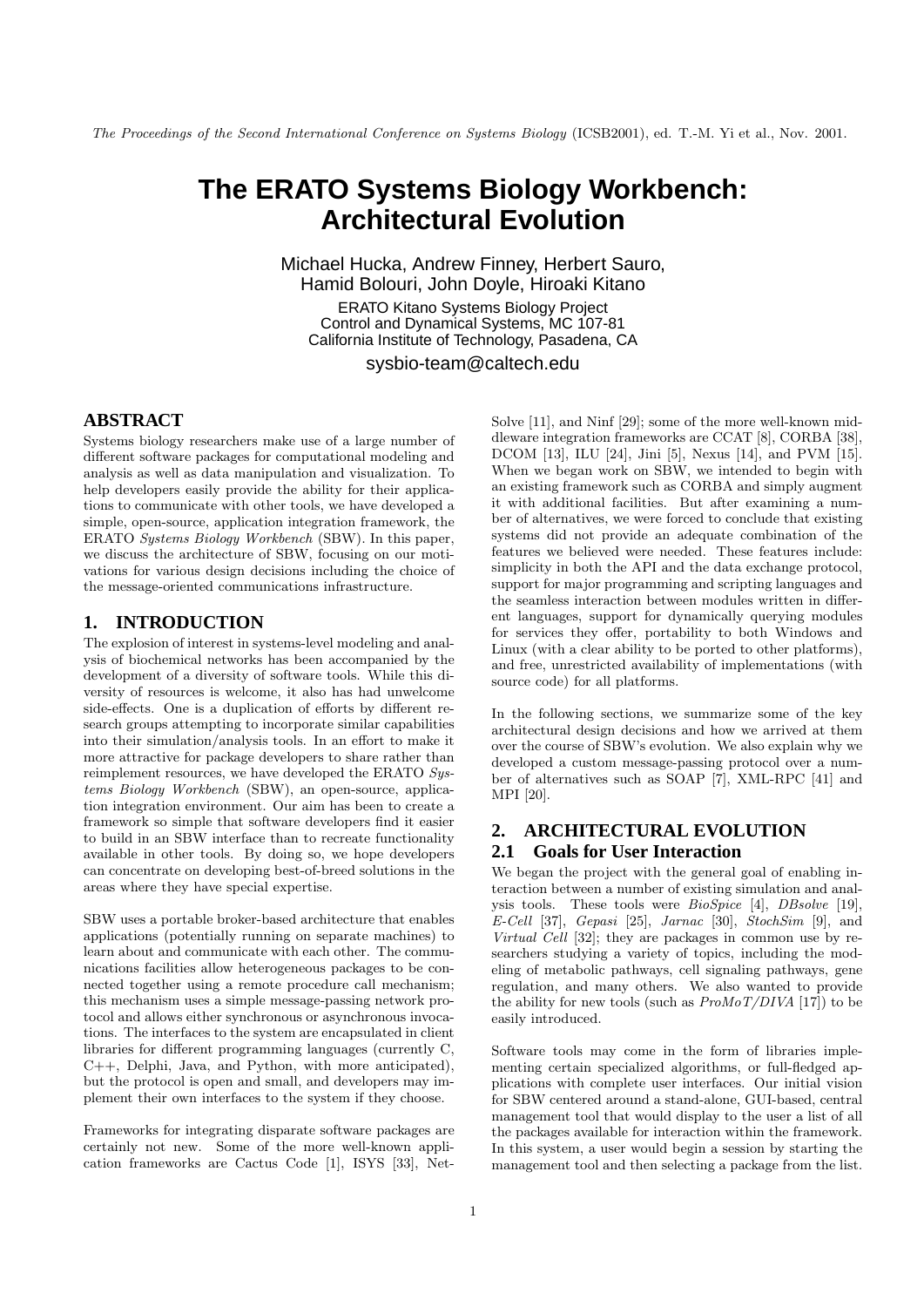The tool would start the requested package and bring forth its user interface, if it had one. If a package did not have its own interface, we envisioned the management tool would provide a forms-based interface that could be constructed based on the package's description. When the user elected to send the results of one package to another, we envisioned the management tool as an intermediary, receiving and holding the data and letting the user pick the next package from the list of known packages.

After some initial efforts in this direction, we abandoned the idea of a central manager. While it had a certain organizational appeal, we discovered that the management tool created an awkward bottleneck in the user's interactions between packages, interrupting the user's flow between tools. A better scheme would be to have the system act as an invisible service to the collection of SBW-enabled packages installed on a user's computer, giving center stage to the tools themselves rather than the framework. We redesigned SBW accordingly. In the new scheme, users typically start the first application as they would any other program; they do not need to do anything special to start SBW itself. Moreover, SBW is not a controller in the system—the flow of control is entirely determined by what the individual modules and the user do.

Figure 1 shows an example of using a collection of SBWenabled software modules. The upper left-hand area in the figure (partly covered by other windows) shows an SBWenabled version of JDesigner [31], a visual biochemical network layout tool. This module's appearance is nearly identical to that of its original non-SBW-enabled counterpart, except for the presence of a new item in the menu bar called SBW. This is typical of SBW-enabled programs: the SBW approach strives to be minimally intrusive.

SBW software components (called SBW modules) can come in different forms. A module may be primarily computational and lack a GUI, or it may be a computational module having its own GUI, or it may consist solely of a GUI designed to control other tools. In the example shown in the figure, the user has created a network model in JDesigner, then has decided to run a time-series simulation of the model. To do this, the user pulled down the SBW menu (not shown in the figure) and selected one of the options, Jarnac Analysis, to invoke the SBW-enabled simulation program Jarnac [30]. This brought forth a control GUI, shown underneath the plot window in the lower righthand area of Figure 1; the user then input the necessary parameters into the control GUI to set up the time-series simulation, and finally clicked the Run button in the GUI to start the simulation. The control GUI used SBW calls to instruct the simulation module (Jarnac) to run with the given parameters and send the results back to the controlling GUI module, which then sent the results to a plotting module.

This example scenario illustrates the interactions involved in using SBW and four sample modules: the visual JDesigner, a control GUI for time-series simulations, the computational module Jarnac, and a graphical plotting module. The basic process described above can be extended to any number of modules in a system; for example, the user could have chosen to send the results of the time-series simulation to another module for further analysis, instead of plotting it directly. The style of interaction described here, with different modules taking center stage in turn, is meant to provide context for what the user is doing at any given moment. The underlying assumption is that each module/application is itself best suited to providing that context, lending a sense of familiarity and place to the task it supports.

#### **2.2 Additional Technical Requirements**

In addition to the goal of supporting the style of user interaction described above, we also had the following requirements for the framework:

- Simplicity: The framework must be simple enough that interested developers can use it in their projects with a minimum amount of learning and coding effort.
- Component modularity: As new tools and methods are developed, it must be possible to implement them as modules that can be hooked into the existing framework without having to modify the framework itself.
- Language interoperability: The framework must support the interaction of modules written in different programming languages.
- Free distribution. All interested users must be able to obtain both SBW and its source code for free. Any software that is incorporated into SBW and distributed with it, such as GUI widgets or object libraries, must itself be free of licensing fees or restrictions on redistribution. (This is only a requirement on SBW itself, and not on modules built for SBW or other software developed using SBW.)
- Portability. The framework must be portable to Microsoft Windows (NT, 2000, XP) and Linux initially, and clearly be portable to other platforms in the future.
- On-demand plug-in loading: Modules that implement particular capabilities should not have to be pre-loaded into SBW every time it is started; instead, the system should be data- and task-driven and dynamically load modules on an as-needed basis. This helps keep the size of the running system to a minimum.
- Support for distributed computing: The user should have control over where processes are executed and the ability to interact with remote services.

Some of these requirements immediately eliminated from consideration certain existing frameworks. For example, the portability and free availability requirements eliminated DCOM [13], which for all practical purposes is limited to Microsoft Windows platforms, and the language interoperability requirement eliminated Jini [5] and Java RMI [23], which are only practical if all applications use Java.

CORBA [38] and similar frameworks such as ILU [24] could meet the goals above and serve to implement SBW. We have been reluctant to use CORBA as the basis of SBW for two main reasons. First, to interface software packages written in different languages nearly always requires having to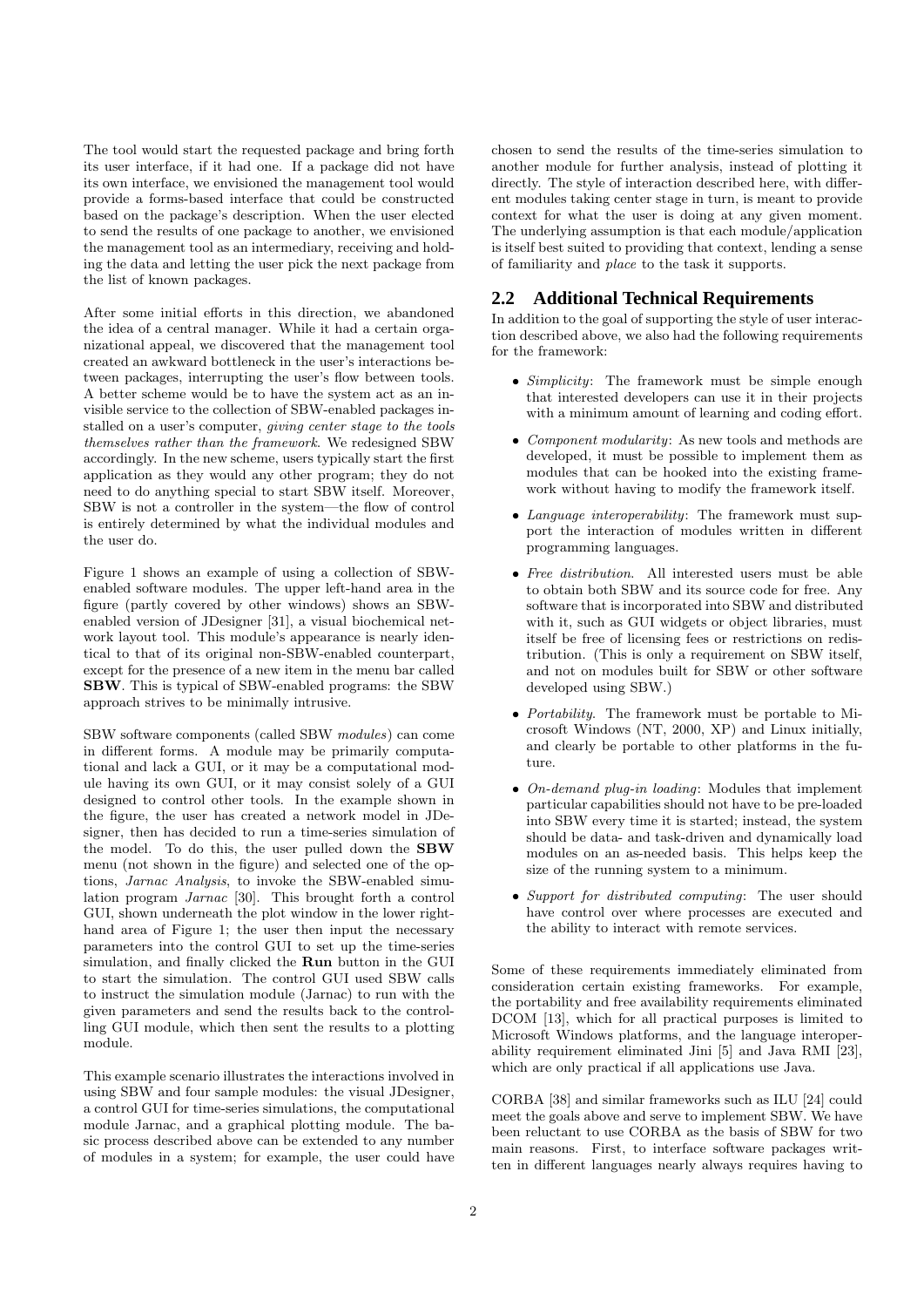

Figure 1: Example of multiple applications interacting through SBW.

use different CORBA implementations, because there are no open-source implementations that provide bindings to a sufficiently wide variety of programming languages. This has a number of implications. For example, we would have to test the compatibility of (and if necessary, provide adapters for) all the CORBA distributions we support for SBW, for all language combinations that SBW supports. The difficulty in doing this lies in the sheer size and complexity of CORBA implementations. Second, the complexity of CORBA is simply unsuitable for a software system that will, at least initially, be largely used by academic researchers and university-based programmers. Many of the innovations in biological modeling come from these environments and take the form of single modules implemented by these researchers and programmers. Their time and resources are too limited to require them to read and understand a thick manual on CORBA before they can interface their module into a framework. Further, many programmers are predisposed to discount CORBA as slow, big and inefficient; regardless of the validity of these impressions, it would be too difficult for us to attempt to overcome them.

Notwithstanding these issues, we are not in principle opposed to providing a way for CORBA users to interact with SBW. We are currently designing an interface that will provide a CORBA bridge to SBW for those developers who prefer to use this technology.

#### **2.3 The SBW Architecture**

A number of different architectures can support the style of user interaction described in Section 2.1 and the technical requirements listed in Section 2.2. True to the old programming adage, "plan to throw the first version away," our first implementation taught us lessons that forced a redesign and the development of a new version.

#### *2.3.1 The Initial Version*

Our first iteration on the SBW architecture was oriented around a two-layer architecture. The bottom layer (which we called the Biological Modeling Framework [18]) was a general software framework that provided basic scaffolding supporting a modular, extensible application architecture, as well as a set of useful software components (such as GUI tools) that could be used as black boxes in constructing a system. SBW comprised the top layer; it consisted of pluggable modules ("plug-ins") that collectively implemented what users experienced as the "Systems Biology Workbench". Figure 2 illustrates the general organization of the architecture.

We demonstrated a working implementation of SBW using this architecture in the winter of 2001. This prototype consisted of an SBW core plug-in implemented in Java, a plugin plotting module, a plug-in that provided as an interface to a visual pathway layout tool, a plug-in that provided an interface to an ODE-based simulator, and a plug-in GUI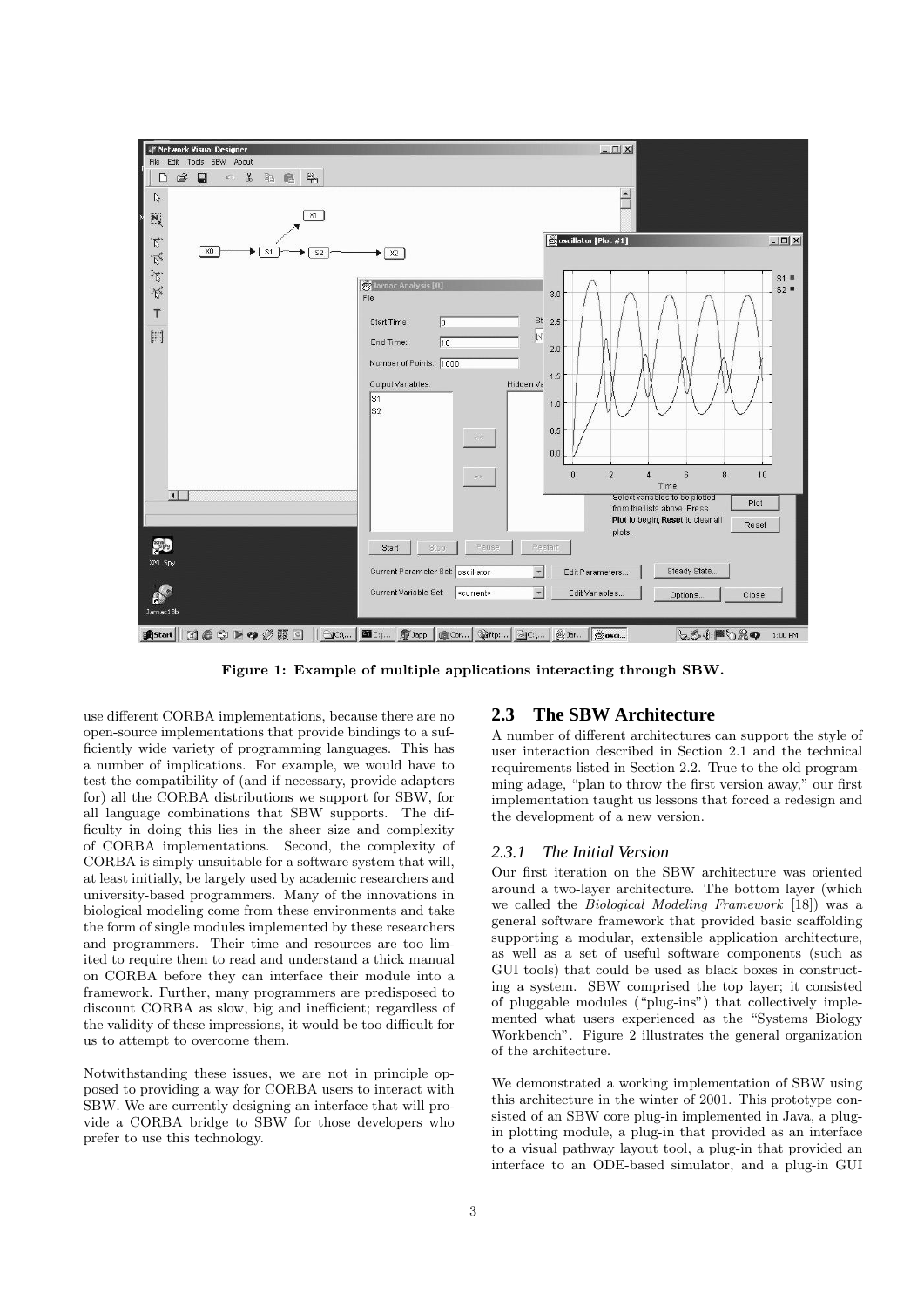

Figure 2: The organization of the initial SBW architecture, in which the system consisted of plugins that provided interfaces to different facilities or external tools.

control tool that controlled the simulator. Although the architecture supported much of the functionality we sought, we also learned that it was not ideally suited to our goals. There were two main problems. First, most of the modules in the system turned out to be stand-alone applications, not libraries. Although the plug-in organization worked, the requirement that each stand-alone application have a matching plug-in interface introduced an extra layer that had questionable value and high maintenance cost. Second, the plug-in organization meant that a library written in a language other than Java had to be interfaced to the core using Java's native language interface. This introduced a performance penalty as well as considerable complexity.

#### *2.3.2 The Second Version*

Based on our experiences with the initial architecture described above, we have developed a new system that avoids the centralized plug-in organization. This new architecture (used in the the released version of SBW) replaces the plugin core of Figure 2 with a broker whose job is to act as an intermediary that enables communications between separate software components ("modules"). A software module may be a client, or a provider of services, or both, and it may be a stand-alone application or a library. In all cases, the module connects to the rest of the system through the SBW client library. This library provides an API that a programmer can use to interact with SBW. Figure 3 illustrates the overall system organization.

Broker architectures are relatively common and are considered to be a well-documented software pattern [10]; they are a means of structuring a distributed software system with decoupled components that interact by remote service invocations. In SBW, the remote service invocations are implemented using message passing, another tried and proven software technology. Message-passing systems implement inter-component communications as exchanges of structured data bundles—messages—sent from one software entity to



Figure 3: The overall organization of the current, second-generation SBW system. Gray areas indicate SBW components (libraries and the broker). To individual modules, communications appear to be direct, although they actually pass through the broker. A planned optimization is to use shared memory calls to implement direct, moduleto-module communications scheme when the modules are collocated on the same machines. Such details are hidden behind the SBW interfaces and will not require any code changes to the modules themselves.

another over a channel. Some messages may be requests to perform an action, other messages may be notifications or status reports. Because interactions in a message-passing framework are defined at the level of messages and protocols for their exchange, it is easier to make the framework neutral with respect to implementation languages: modules can be written in any language, as long as they can send, receive and process appropriately-structured messages using agreed-upon conventions.

Message-passing schemes traditionally suffer from one drawback: as the messaging scheme becomes more elaborate, it becomes more complicated and error-prone to program at the application level. From the application programmer's point of view, it is preferable to isolate communications details from application details. For this reason, we provide two levels of programming interfaces in SBW: a low-level API that consists of the basic operations for constructing and sending messages, and a high-level API that hides some of the details of constructing and sending messages and provides ways for methods in an application to be "hooked into" the messaging framework at a higher level. The APIs are discussed further in Section 3.

#### *2.3.3 Comparisons to Other Architectures*

The architecture of SBW has a number of similarities to that of DCOP, the Desktop Communication Protocol used in the KDE desktop environment for Linux [36]. DCOP allows applications to pass data between them by serializing the data into messages, and applications manipulate the messages using a data stream object. A broker program dispatches messages between applications. Libraries implement the DCOP APIs for different supported languages, and an optional interface definition language (IDL) mechanism is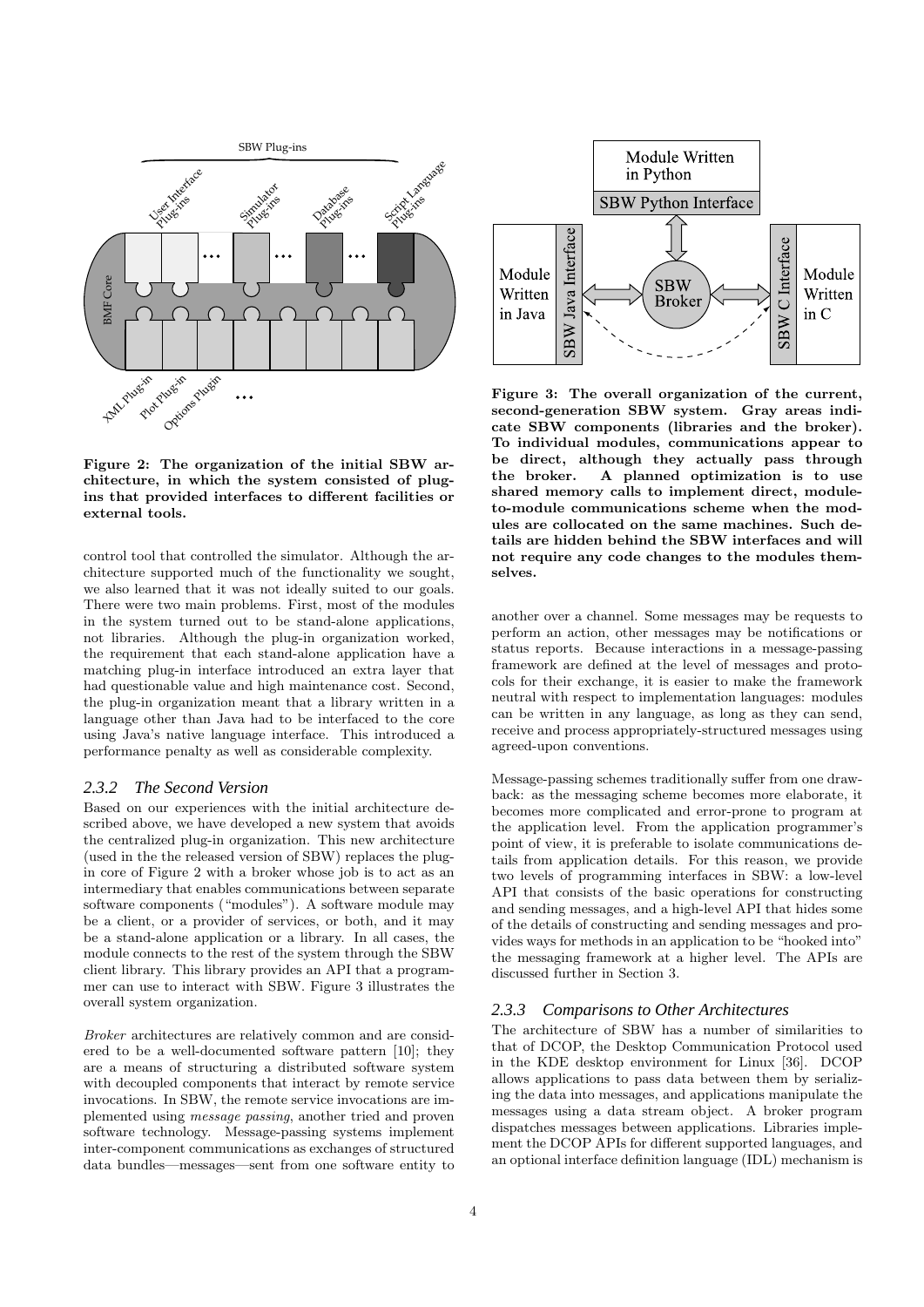available for generating interface code for client applications. Applications may choose to avoid using the IDL and instead may specify the signatures of remote procedures using simple strings such as ''int mymethod(string arg1, double arg2)''. SBW likewise uses strings to define the signature of each method made available for a service in an application; in addition, in the case of object-oriented languages such as Java and Python, the SBW client libraries use the signature strings to construct proxy objects corresponding to each service. This provides a natural, object-oriented interface to the services provided by a module, rather than the basic, procedural function-call interface provided by DCOP.

SBW also has architectural similarities to ISYS [33]. This system provides a generalized platform into which components may be added in whatever combination the user desires. It uses a bus-based communications framework that allows components to interoperate without direct knowledge of each other, by using a publish-and-subscribe approach in which components place data on the bus and other components can listen for and extract the data when it appears. ISYS components include graphical visualization tools and database access interfaces. The main differences between the SBW and ISYS architectures are the following. First, SBW uses point-to-point communications instead of the bus architecture of ISYS. The bus likely provides a more flexible interface than a direct, point-to-point organization, at the cost of somewhat higher implementation complexity. Second, ISYS interfaces are defined entirely in Java, whereas in SBW, they can be written in any language. ISYS modules written in other languages must be wrapped with a Java interface layer to let them interact with the rests of the system. By contrast, in SBW, interfaces are expressed in terms of messages, and the message-handling code can be implemented in native-language API libraries, avoiding the need for Java wrappers.

## *2.3.4 Comparison to Other Message-Oriented Frameworks*

The communications infrastructure of SBW could have been implemented in a number of ways. Our main criteria for choosing a suitable message-passing scheme were: performance, support for data types needed for SBW, simplicity, and portability. We examined a number of existing frameworks including XML-RPC [41], SOAP [7], MPI [20], and Java RMI [23], but in the end decided to implement our own simple communications framework. In Appendix A, we present a comparison of SBW's communications implementation and a specific viable alternative, XML-RPC, as an example of the decision processes that drove the design choices in SBW.

# **3. PROGRAMMING WITH SBW**

A module may make a set of operations available programmatically to other software modules. In SBW, sets of methods or functions are grouped into one or more services. A service is an interface to a resource inside a module. This interface consists of a collection of methods that encapsulate access to some set of functionality.

A given module may implement zero or more services. More than one module may provide similar services, so it is useful to be able to group services into categories. SBW supports optional service categories of this kind explicitly in the APIs, but it is entirely up to applications to decide how to structure and manage the categories.

Fig 4 illustrates schematically the SBW client library interface. We strove to develop a high-level API for SBW that provides a natural interface in each of the different languages for which we have implemented libraries so far. By 'natural", we mean that it uses a style and features that programmers accustomed to that language would find familiar. For example, in Java, the high-level API is oriented around providing SBW clients with proxy objects whose methods implement the operations that another application exposes through SBW.

We believe that by using the libraries and high-level API, application developers will find it relatively easy to introduce SBW interoperability into their software. The facilities provided by the high-level SBW API can be summarized as follows:

- 1. Dynamic service and module discovery: These are facilities for querying SBW about the services, service categories, and modules running at any given moment.
- 2. Module, service and method registration: The broker keeps a registry that other modules can use to search for particular modules and services. The registration facilities allow a module to record with the Broker the services and methods that the module provides, as well as to provide help text describing the service methods and the command that should be used to start up the module on the fly.
- 3. Remote method invocation: This enables one module to invoke a service method in another module. As mentioned above, SBW provides both a basic low-level API, and a higher-level API that allows invoking methods in a way that is "natural" for the particular programming language being used.
- 4. Data serialization: All method invocations involve passing messages between modules, which requires packing data into message streams. (In Java, it is possible to abstract these details completely and introduce proxy objects that completely encapsulate operations on remote modules. Unfortunately, this is not possible in all languages; in those cases, some aspects of data serialization must be exposed to the application.)
- 5. Exception handling: These are facilities for dealing with exceptional conditions signaled by modules.
- 6. Event notification: Certain activities in SBW, such as the addition or shutdown of an instance of a module, generate events that are used to notify all other modules of the changes.

As an example of how simple the API is to use in practice, the following Java code demonstrates how one might invoke a simulation module that implements a handful of methods. The methods are part of a service named "simulation" provided by the module, and the module is named "edu.caltech.simulator" in this example.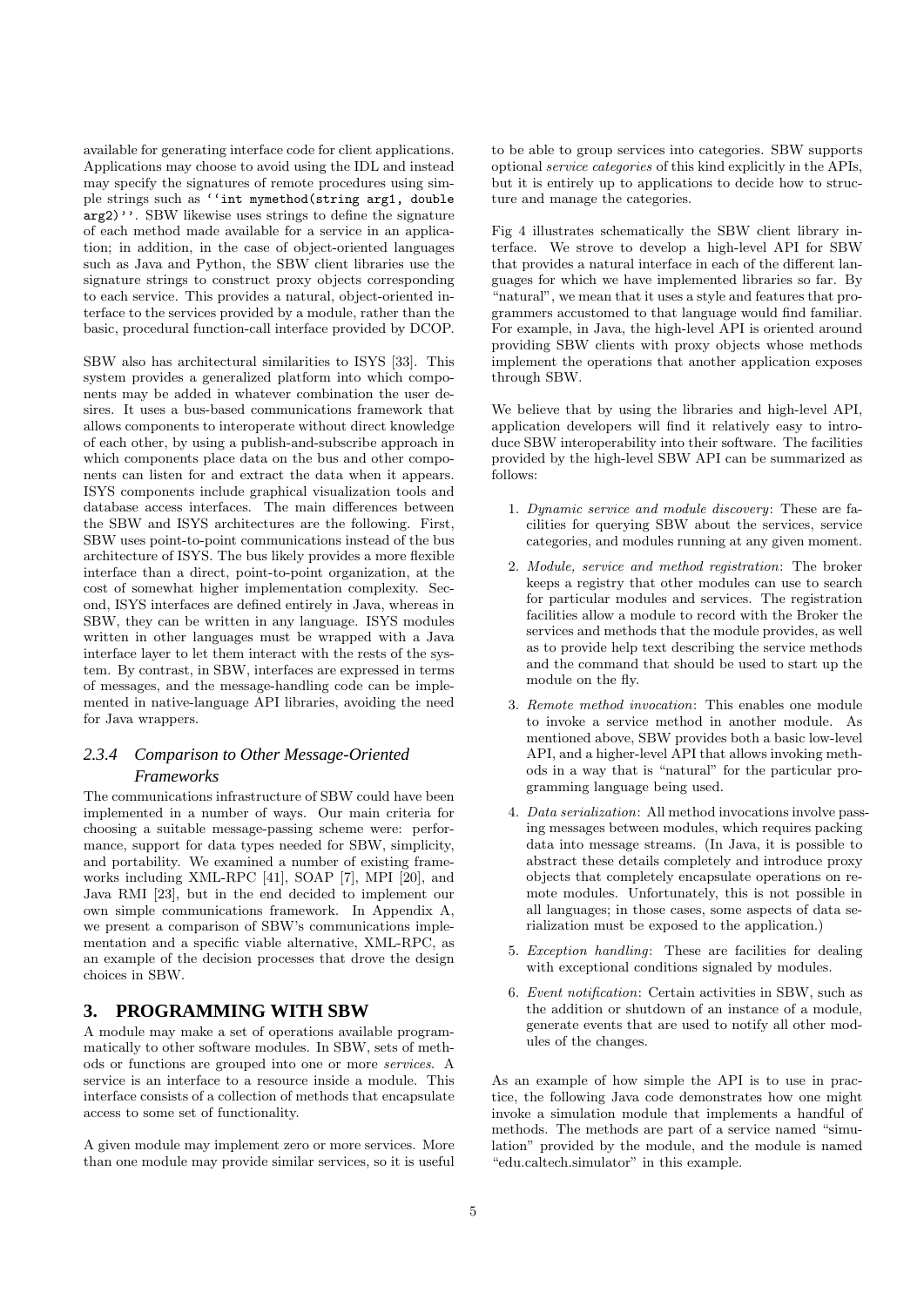

Figure 4: Illustration of the components of the SBW client library.

```
// Define the service interface for the Java compiler.
interface Simulator
{
 void loadSBML(string);
```

```
void setTimeStart(double);
 void setTimeEnd(double);
 void setNumPoints(integer);
 double[] simulate();
}
```
{

public double[] runSimulation(String modelDefinition, double startTime,

```
double endTime,
                              integer numPoints)
try
{
  // Start a new instance of the simulator module.
 Module module
    = SBW.getModuleInstance("edu.caltech.simulator");
  // Locate the service we want to call in the module.
 Service srv = module.findServiceByName("simulation");
 Simulator simulator
   = (Simulator) srv.getServiceObject(Simulator.class);
  // Send the model to the simulator and set parameters.
simulator.loadSBML(modelDefinition);
 simulator.setTimeStart(startTime);
 simulator.setTimeEnd(endTime);
 simulator.setNumPoints(numPoints);
  // Run the simulation and return the result.
 return simulator.simulate()
```

```
} catch (SBWException e) {
    // Handle problems here.
  }
}
```
# **4. SUMMARY**

Our goal in developing the ERATO Systems Biology Workbench has been to create a simple, open-source integration environment that will allow developers to easily provide the ability for their applications to communicate with other tools. SBW uses a straightforward broker-based architecture that allows applications (potentially running on separate, distributed computers) to communicate via a simple network protocol. The interfaces to the system are encapsulated in client-side libraries that we provide for different programming languages (currently C, C++, Java, Delphi and Python, with more anticipated in the future). By providing a common, free framework for linking different packages together, we hope to enable a new synergy of functionality that will allow greater exchange of models and results in all areas of computational biology.

A number of SBW-enabled modules are already available. These include: (1) a visual biochemical network designer [31]; (2) an ODE-based network simulator [30]; (3) a simple SBW status monitor that sits in the Microsoft Windows tray and can be used to check on running modules; (4) a plotting module; (5) an SBML [22] reader, validator and model query module; (6) a stochastic simulation module based on the work of Gibson [16]; and (7) an optimizer based on the core Gepasi [25] algorithms. More modules are under development by our group and others.

#### **Acknowledgments**

This work has been funded by the Japan Science and Technology Corporation under the ERATO Kitano Systems Biology Project. The Systems Biology Workbench has benefitted from the input of many people. We wish to acknowledge in particular the authors of BioSpice, DBsolve, Cellerator, E-Cell, Gepasi, ProMoT/DIVA, StochSim, and Virtual Cell, and the members of the sysbio mailing list. We also thank Mineo Morohashi and Tau-Mu Yi for comments and advice.

## **APPENDIX**

# **A. MESSAGE-PASSING IN SBW: EXPERI-MENTS WITH ALTERNATIVES**

In this section, we support our decision to develop a novel messaging scheme in SBW by presenting a detailed comparison between SBW's messaging framework and XML-RPC [41] (a simpler variant of SOAP [7], a popular Internet protocol). We chose XML-RPC as a test case for several reasons: it is a simple and easily-understood protocol, im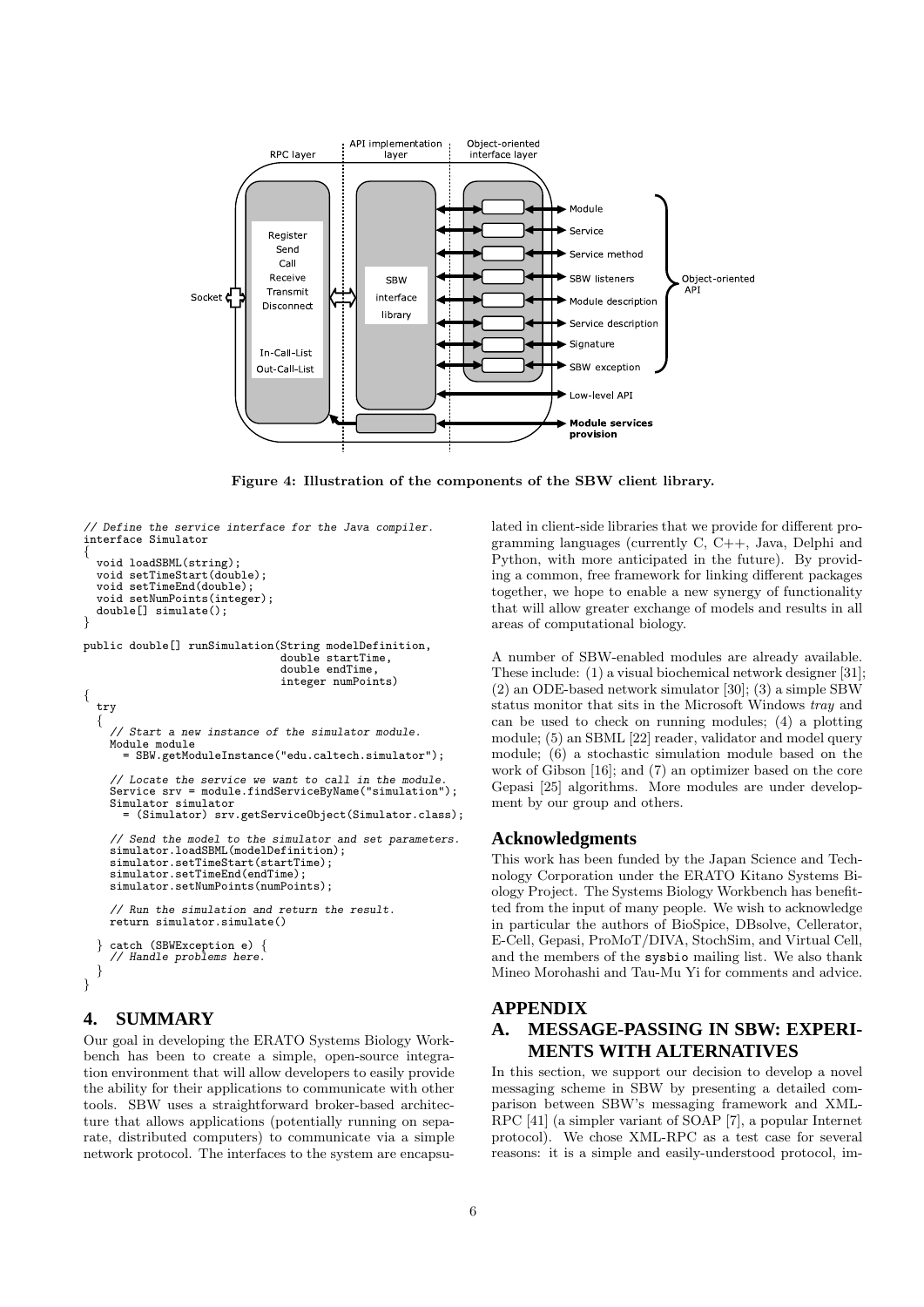plementations are freely available for a large number of programming languages, and it is similar to SOAP, yet simpler and smaller, which means that the results of performance tests using XML-RPC reflect the best results that one could expect from using SOAP.

## **A.1 Summaries of the Two Systems**

#### *A.1.1 SBW-RPC*

The message-passing system implemented in SBW (which we call  $SBW-RPC$ ) is a relatively simple scheme that encodes data values as bytes and sends them in a stream across a socket connection. Each data item is preceded with a tag that identifies its type. The messaging system supports the following common and useful data types:

| Byte   | An 8-bit quantity, equivalent to a Java byte           |
|--------|--------------------------------------------------------|
|        | Boolean $0$ (false) or $1$ (true)                      |
|        | Integer 32-bit signed number, equivalent to Java's int |
| Double | 64-bit floating-point number (IEEE 754 format)         |
| String | Sequence of characters equivalent to char $*$ in C     |
| Array  | Multidimensional homogeneous block of data             |
| List   | Heterogeneous sequence of data elements                |

The operations in the basic API center around blocking and non-blocking remote procedure calls. The blocking version (call) invokes a specific method in a specific module, handing it arguments serialized into a message data stream. The call waits until the method on the remote module returns a value. The non-blocking version (send) is similar, except that it does not wait for a return value. SBW-RPC also provides a means for returning exception codes to a caller.

We were reluctant to invent a custom message encoding format, given that a number of alternatives already exist. We examined numerous well-known candidates, including Sun RPC XDR [34], DCE NDR [27], and the Java Object Serialization Specification [35]. However, from the standpoint of our requirements, each of these alternatives suffered from deficiencies. For example, both XDR and NDR are untagged formats, which means that two parties communicating data must know ahead of time the exact structure being sent, and Java serialization has substantial (and for our purposes, unnecessary) baggage for dealing with object classes.

#### *A.1.2 XML-RPC*

XML-RPC [41] is a remote procedure calling protocol that uses HTTP as the transport and XML as the message encoding. The messages are in plain text, and consist of tagged fields for the name of the remote procedure being called and the arguments supplied. The textual nature of the messages makes debugging simpler. XML-RPC supports a number of data types:

| Boolean            | $0$ (false) or $1$ (true)                      |
|--------------------|------------------------------------------------|
| Integer            | 32-bit signed number, equivalent to Java's int |
| Double             | 64-bit floating-point number                   |
| String             | Sequence of ASCII characters                   |
|                    | DateTime Date/time in ISO 8601 format          |
| Base <sub>64</sub> | Base64-encoded [6] binary data                 |
| Array              | A heterogeneous sequence of elements           |
| Struct             | A heterogeneous sequence of elements, each of  |
|                    | which contains named item-value pairs          |

Arrays in XML-RPC differ from those in SBW-RPC in that they can be heterogeneous. Each element in an array is prefixed with a type specifier. It is also worth noting that in XML-RPC, the format of floating point numbers is not specified as being, e.g., IEEE 754 format, and the numbers themselves are communicated as strings. (The size specification (64-bit) refers to the space that should be allocated to the data type in a program, not to the size of the data object as encoded in XML.) Finally, there is no representation for infinity, negative infinity, or "not a number". The range of allowable values is implementation-dependent and not specified.

An XML-RPC transaction is synchronous and uses HTTP as the protocol. The call returns a response message to the caller; this message may be a fault/exception.

# **A.2 Performance Comparison of SBW-RPC versus XML-RPC**

Data exchange rates can be an important issue for biological simulation and analysis. If the time required to transmit data between software tools is too high, a framework such as SBW will be rejected by software tool developers as being too inefficient. We therefore placed high value on providing a fast communications mechanism in SBW.

## *A.2.1 Experimental Methods*

We tested Java implementations of both the XML-RPC and SBW-RPC systems. The performance tests consisted of timing how long it took each messaging implementation to exchange a certain number of messages. The tests of the XML-RPC and SBW-RPC versions both used the same test-bed driver; the code is available online [21]. We tested round trip times between two modules connected through the broker using five different scenarios: (1) 10 000 empty message; (2) 1000 short arrays of 10 doubles each; (3) 100 long arrays of 1000 doubles each; (4) 1000 short strings of 100 characters each; and (5) 100 long strings of 10 000 characters each.

The communications tests involved only the local machine, which means that network latencies can be assumed to be zero, and the results can be assumed to measure the performance of the message-handling code only. We also attempted to eliminate some other possible confounding variables:

- We performed timing tests under both Linux (Red Hat Linux 7.0, kernel 2.4.0) and Windows (Windows 2000) systems, using identical hardware in both cases (733 Mhz Pentium-III based computer with 384 MB RAM). The test results were comparable and did not reveal a platform-specific advantage of using one OS over the other. Here we present only the results from the Linuxbased tests.
- We tested different versions of the Java Development Kit (JDK), specifically Sun's version JDK 1.3 (Java HotSpot Client VM, build 1.3.0rc1-b17, "mixed mode") and IBM's version 1.3 JDK (build 1.3.0, J2RE 1.3.0 IBM build cx130-20010207, JIT enabled), both under the Linux system. We did not find an advantage to using one or the other JVM for either of the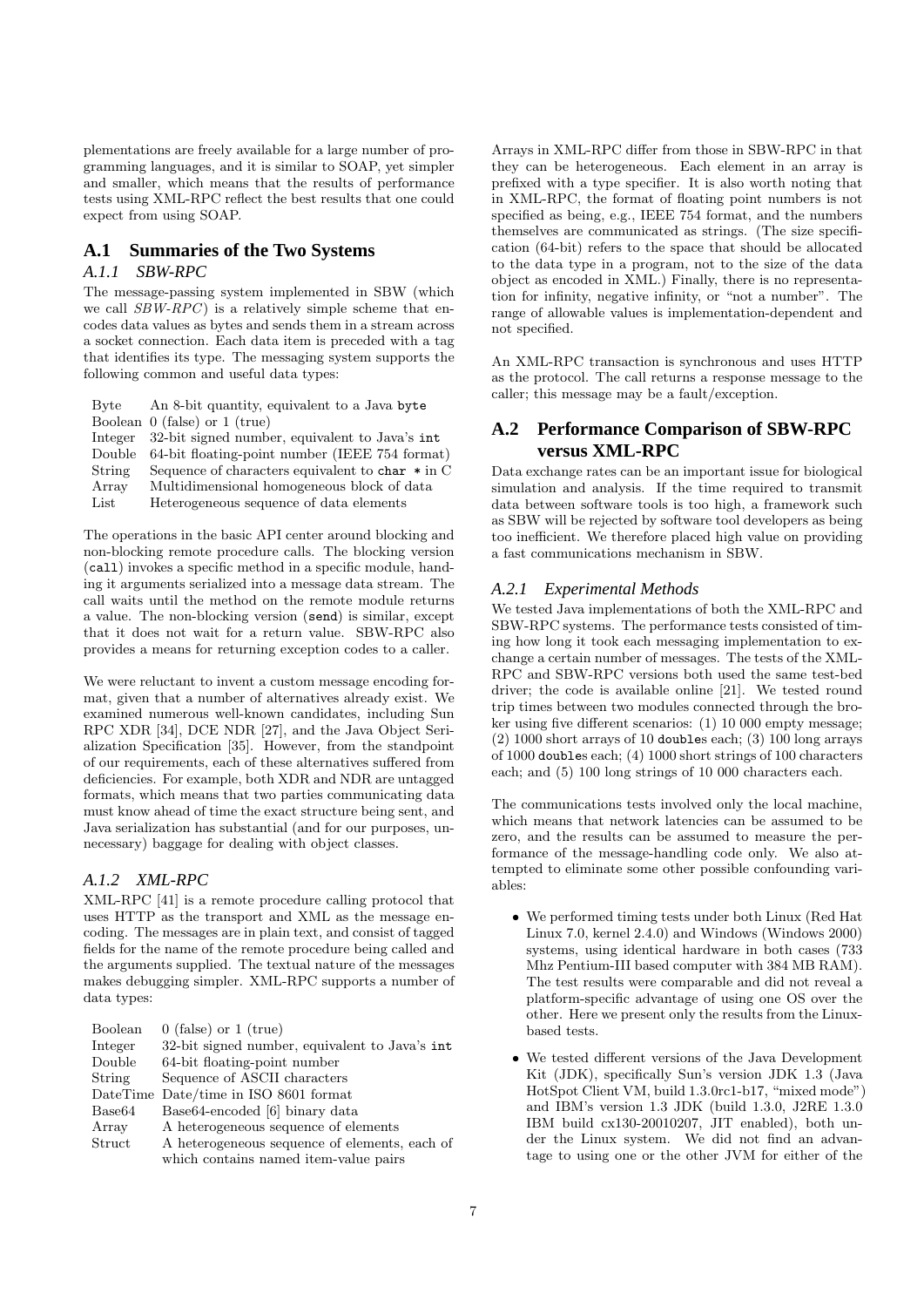message-passing schemes. (The absolute performances differed when using different JVMs, but the relative performance difference between XML-RPC and SBW-RPC stayed the same.) The results presented in Section A.2.2 were generated using the Sun implementation.

For the XML-RPC portion of these tests, we started with an off-the-shelf solution available on the Internet (version 1.0 beta 4 of the Helma XML-RPC implementation [39]). We tested several XML parser implementations (Ælfred version 1.1 [26], Crimson version 1.1 [2], MinML version 1.0 [40], OpenXML version 1.2 [28], XP version 0.5 [12], and Xerces version 1.3.1 [3]), and found that MinML [40] gave the highest performance on the test suite used here.

Initial tests showed that long arrays of double's took inordinately long to transfer, so we performed one optimization: we changed the XML-RPC implementation to encode arrays of double's as base64-encoded character arrays. (Strictly speaking, this is not in the spirit of XML-RPC, but it is also not directly forbidden.) The test results here are based on this modified implementation.

#### *A.2.2 Results of Timing Experiment*

The timing results are presented in Table 1. The table shows that in terms of absolute performance, XML-RPC message exchanges for short messages took 1.3–1.6 ms mean time, whereas the SBW-RPC solution took 0.19–0.28 ms mean time. This represents a factor of 5 to 8 in difference. We expect short messages to be the most relevant case for most applications. The time difference is similar for the case of empty messages; there again, the XML-RPC approach took approximately ten times as long to exchange messages as the SBW-RPC method. For long messages, exchange times were similar for both methods.

| Test                    | Mean Run Times (ms)<br>XML-RPC SBW-RPC |      |
|-------------------------|----------------------------------------|------|
| short array of double's | 1.6                                    | 0.19 |
| short character string  | 1.3                                    | 0.28 |
| long array of double's  | 11.3                                   | 8.6  |
| long character string   | 8.9                                    | 8.2  |
| empty message           | 12                                     | በ 1በ |

Table 1: Mean run times for each case of the timing experiments.

# **A.3 Analysis and Discussion**

The results in the previous section imply that message exchanges using the XML-RPC approach can take up to ten times as long as in SBW-RPC. The results indicate that SBW-RPC is a higher-performance scheme than XML-RPC.

It is important to consider these timing results in the context of expected run times in an application. One situation that will demand high performance is optimization involving separate packages, in which the objective function requires running a simulation (e.g., using an ODE-based simulator such as Jarnac [30]) under the control of the optimizer (e.g.,

Gepasi [25]). This is admittedly not an ideal configuration; implementing the objective function inside the optimizer module would be more efficient, but sometimes this is not feasible. This scenario will require repeated message exchanges back and forth between separate modules. We attempted to estimate how long a typical simulation might take by examining a few example Jarnac simulations and then making some rough estimates for other cases. The results are shown in Table 2.

| Case                    | Execution times |
|-------------------------|-----------------|
| Run to steady-state     |                 |
| Small model             | $1.5 - 5$ ms    |
| Large model (estimated) | $15 - 50$ ms    |
| Time-course simulation  |                 |
| Small model             | $10 - 30$ ms    |
| Large model (estimated) | $40 - 70$ ms    |

Table 2: Approximate and estimated run times for simulations using Jarnac, based on a small sample problem involving a two-parameter model with three species and non-trivial kinetics. The estimates for a "big model" are educated guesses made by Jarnac's author.

The estimates in Table 2 show that the run time for reaching steady-state in a model (the most likely situation used in an optimization problem) is 1.5 ms at minimum. Let us assume that actual ranges will be closer to the mean value of the extremes: so, instead of 1.5–5 ms for a small model and 15–50 ms for a large model, we take  $(1.5 + 50)/2 \approx 30$  ms (rounded down) as the average time to compute a result for a realistic model in a system such as Jarnac. If message round-trip times are on the order of 1 ms, as in the XML-RPC tests for short messages, it implies that the total time spent on each computational cycle will be  $30+1=31$  ms. A message time of 1 ms is equal to 1/31 of this total, or 3.2%. On the other hand, the SBW-RPC case takes approximately 0.1 ms, which implies that the total time spent on each computational cycle will be  $30 + 0.1 = 30.1$  ms. A message time of 0.1 ms, then, is equal to  $0.1/30.1$  of this total, or  $0.33\%$ . Note, however, that although the difference in percentages of time spent in communications appears large (3.2% versus 0.33%), the difference in absolute times (31 ms versus 30.1 ms) is small: it is 2.9%. We conclude from these results that, although data transfers in XML-RPC are slower than in SBW-RPC, the impact on real applications would not be significant enough to justify making a choice solely on this basis.

# *A.3.1 Other Factors*

A few other factors could, however, affect the choice of one messaging framework versus the other. One is that XML-RPC uses standards such as HTTP and XML, and therefore has a certain attractiveness that a novel, homegrown approach such as SBW-RPC lacks. However, it is important to note that the message format and protocol are hidden behind programming libraries in SBW, and few developers will care about their actual implementation.

A second selling point for XML-RPC is that, because it uses HTTP as its transport protocol, it is in theory able to cross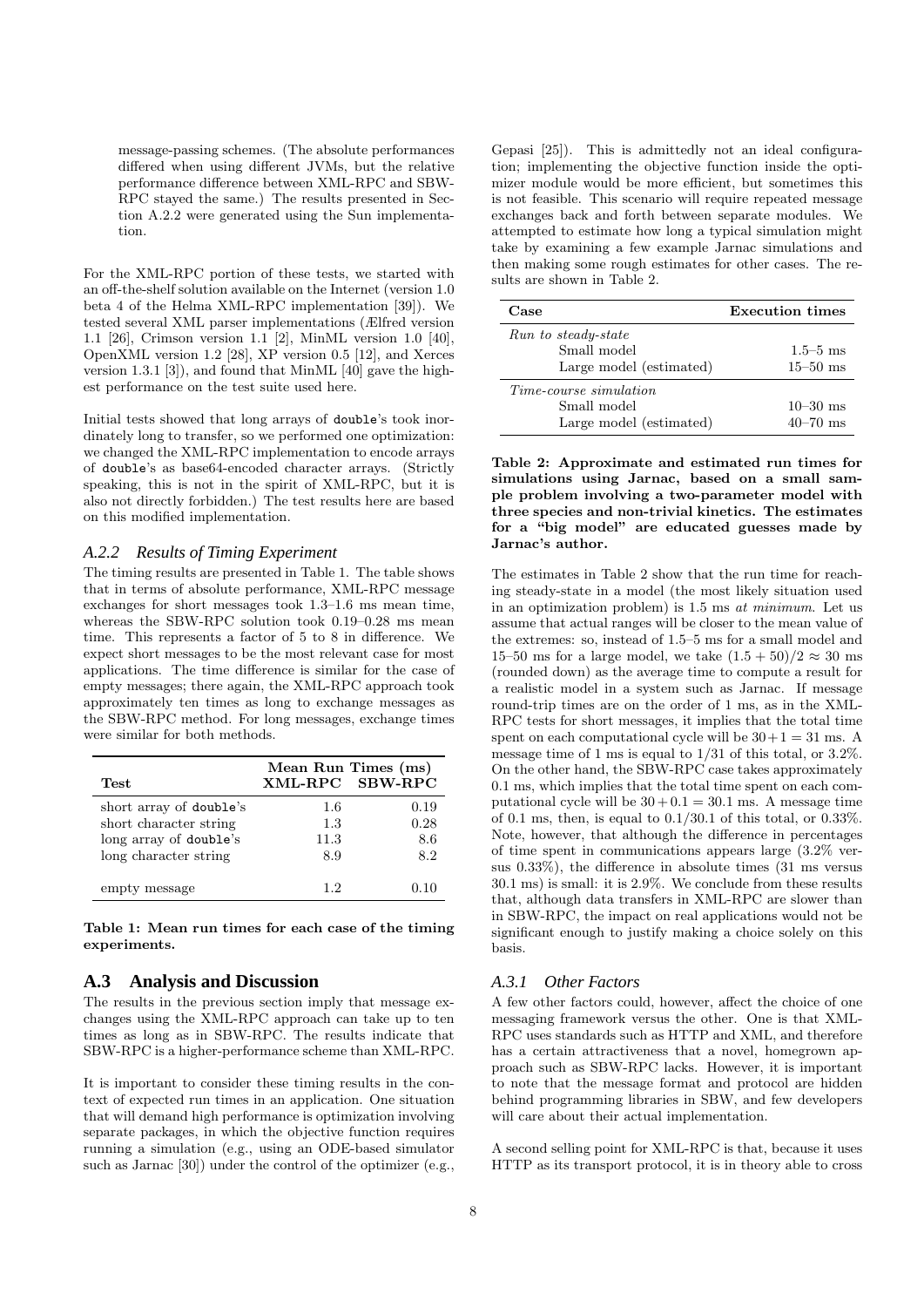most network firewall without special requirements. Crossing a firewall using the SBW-RPC method would require the firewall to allow network traffic on a nonstandard port. Most site administrators, especially in corporate network environments, are reluctant to introduces special-case holes in their network security systems.

Unfortunately, it turns out that for purposes of SBW, using XML-RPC would not make it easier to cross network firewalls. SBW requires bidirectional communications between modules. One module may call on another (via the broker as intermediary), and two modules may exchange information with each other. In all cases, any module can serve as the initiator. One of our realizations during the testing process was that XML-RPC does not support bidirectional connections. The problem lies in the HTTP protocol, which is oriented towards client-server applications where an agent initiates a connection to a server listening on a designated TCP/IP port. The implication of using XML-RPC for SBW is that if modules A and B needed to invoke operations on each other simultaneously, module A would have to initiate a connection to B and B would also have to initiate a separate connection to module A. Although this would itself not be a problem, it has two important implications: every module would need to be assigned a unique TCP/IP port on a given machine, so that it could listen for requests directed at it; and the firewall transparency implied by using HTTP would be lost, because modules would have to use ports other than the standard HTTP portcommunications could not all take place through a single connection through a firewall as in normal HTTP. It appears the only work-around to this would be to violate the HTTP protocol and somehow tunnel a bidirectional data stream over a single HTTP connection. However, such an implementation would not adhere to the XML-RPC specification and would not be compatible with existing XML-RPC implementations. Thus, XML-RPC would offer no advantages over SBW-RPC in terms of firewall transparency.

There is one factor that does have a substantial impact on the choice of messaging framework used for SBW: support for required data types. The data types made available in the SBW-RPC implementation were chosen (1) to support the types of data that we expected would be needed by systems biology simulators, and (2) to provide a reasonable balance between flexibility and conciseness. We knew that data types such as IEEE floating point would be important for simulation software. It is therefore important to note that XML-RPC does not specify the use of IEEE floating point numbers: XML-RPC's floating point type is double, whatever that may be in a given programming language, and when written out in XML, the double is expressed as a sequence of ASCII characters (e.g., "234.255"). As a consequence, there is no formalized way of expressing overflow and NaN; moreover, representing numbers in character string form can lead to a loss of numerical precision. Thus, using XML-RPC as the basis of the SBW communications framework would require that we add mechanisms to support IEEE floating-point quantities (perhaps by manually encoding numbers using byte arrays). This would likely have no impact on performance, but it would call into question the logic of using XML-RPC when it does not support the basic data types needed by our application.

## **A.4 Conclusions**

In summary, although our timing tests indicate that SBW-RPC performs better than XML-RPC, the impact of the difference on real applications is likely to be negligible. Therefore, a choice between the two schemes cannot be made on this basis. Several other factors also do not present a clear argument in favor of XML-RPC. However, the lack of support for key data types in XML-RPC does present a clear argument in favor of SBW-RPC. For these reasons, we chose SBW-RPC for use in SBW.

#### **B. REFERENCES**

- [1] G. Allen, W. Benger, T. Goodale, H.-C. Hege, G. Lanfermann, A. Merzky, T. Radke, E. Seidel, and J. Shalf. The Cactus Code: A problem solving environment for the Grid. In Proceedings of the Ninth IEEE International Symposium on High Performance Distributed Computing (HPDC9). IEEE Computer Society, 2000.
- [2] Apache Software Foundation. Crimson version 1.1. Available via the World Wide Web at http://xml.apache.org/crimson/index.html, 2001.
- [3] Apache Software Foundation. Xerces version 1.3.1. Available via the World Wide Web at http://xml.apache.org/xerces-j/index.html, 2001.
- [4] A. P. Arkin. *Simulac* and *Deduce*. Available via the World Wide Web at http: //gobi.lbl.gov/~aparkin/Stuff/Software.html, 2001.
- [5] K. Arnold, editor. The Jini Specification, 2nd Edition. Addison-Wesley Publishing Company, 2000.
- [6] N. Borenstein and N. Freed. MIME (Multipurpose Internet Mail Extensions). Internet Request for Comments 1341, Bellcore, 1992. Available via the World Wide Web at http://www.faqs.org/rfcs/rfc1341.html.
- [7] D. Box, D. Ehnebuske, G. Kakivaya, A. Layman, N. Mendelsohn, H. F. Nielsen, S. Thatte, and D. Winer. Simple Object Access Protocol (SOAP) 1.1: W3C note 08 May 2000. Available via the World Wide Web at http://www.w3.org/TR/SOAP/, 2000.
- [8] R. Bramley, K. Chiu, S. Diwan, D. Cannon, M. Govindaraju, N. Mukhi, B. Temko, and M. Yechuri. A component based services architecture for building distributed applications. In Proceedings of the 9th IEEE International Symposium on High Performance Distributed Computing, Pittsburgh, PA, Aug. 2000, 2000.
- [9] D. Bray, C. Firth, N. Le Novère, and T. Shimizu. StochSim. Available via the World Wide Web at http: //www.zoo.cam.ac.uk/comp-cell/StochSim.html, 2001.
- [10] F. Buschmann, R. Meunier, H. Rohnert, P. Sommerlad, , and M. Stal. Pattern-Oriented Software Architecture: A System of Patterns. John Wiley & Sons, 1996.
- [11] H. Casanova and J. Dongarra. NetSolve: A network-enabled server for solving computational